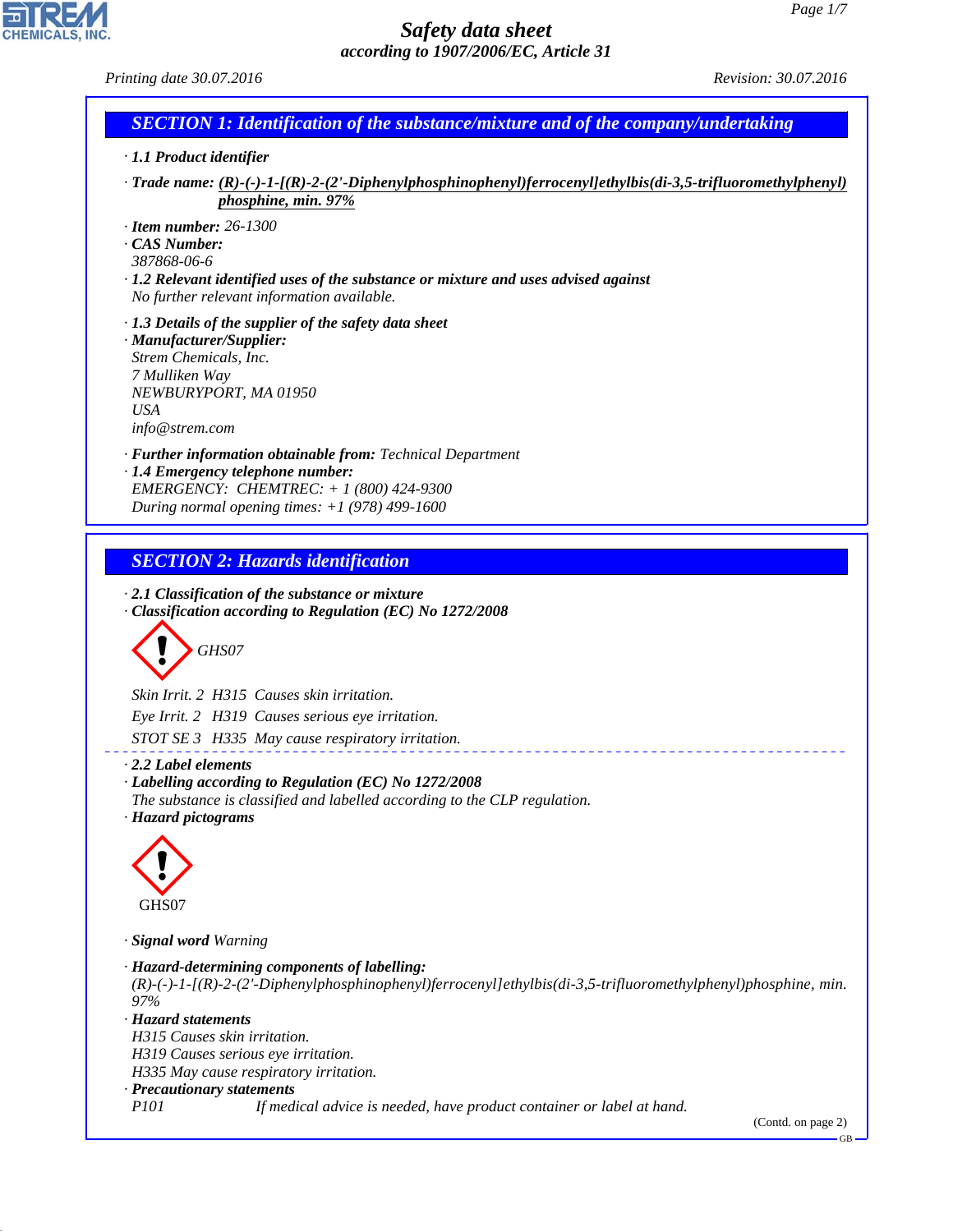*Printing date 30.07.2016 Revision: 30.07.2016*

| Trade name: $(R)-(-)-1-(R)-2-(2)-Diphenylphosphinophenyl)$ ferrocenyl lethylbis(di-3,5-trifluoromethylphenyl) |  |
|---------------------------------------------------------------------------------------------------------------|--|
| <i>phosphine, min.</i> 97%                                                                                    |  |

|                     | (Contd. of page $1$ )                                                                                 |
|---------------------|-------------------------------------------------------------------------------------------------------|
| <i>P102</i>         | Keep out of reach of children.                                                                        |
| <i>P103</i>         | Read label before use.                                                                                |
| P <sub>262</sub>    | Do not get in eyes, on skin, or on clothing.                                                          |
| P <sub>280</sub>    | Wear protective gloves/protective clothing/eye protection/face protection.                            |
|                     | P305+P351+P338 IF IN EYES: Rinse cautiously with water for several minutes. Remove contact lenses, if |
|                     | present and easy to do. Continue rinsing.                                                             |
| $P304 + P340$       | IF INHALED: Remove victim to fresh air and keep at rest in a position comfortable for                 |
|                     | <i>breathing.</i>                                                                                     |
| $P403 + P233$       | Store in a well-ventilated place. Keep container tightly closed.                                      |
| <i>P501</i>         | Dispose of contents/container in accordance with local/regional/national/international                |
|                     | regulations.                                                                                          |
| . 2.3 Other hazards |                                                                                                       |

*· 2.3 Other hazards*

*· Results of PBT and vPvB assessment*

*· PBT: Not applicable.*

*· vPvB: Not applicable.*

## *SECTION 3: Composition/information on ingredients*

*· 3.1 Chemical characterisation: Substances*

*· CAS No. Description*

*387868-06-6 (R)-(-)-1-[(R)-2-(2'-Diphenylphosphinophenyl) ferrocenyl]ethylbis(di-3,5-trifluoromethylphenyl)phosphine, min. 97%*

# *SECTION 4: First aid measures*

*· 4.1 Description of first aid measures*

*· After inhalation: In case of unconsciousness place patient stably in side position for transportation.*

- *· After skin contact: Immediately wash with water and soap and rinse thoroughly.*
- *· After eye contact:*

*Rinse opened eye for several minutes under running water. If symptoms persist, consult a doctor.*

- *· After swallowing: If symptoms persist consult doctor.*
- *· 4.2 Most important symptoms and effects, both acute and delayed No further relevant information available.*
- *· 4.3 Indication of any immediate medical attention and special treatment needed*
- *No further relevant information available.*

# *SECTION 5: Firefighting measures*

*· 5.1 Extinguishing media*

- *· Suitable extinguishing agents:*
- *CO2, powder or water spray. Fight larger fires with water spray or alcohol resistant foam.*
- *· 5.2 Special hazards arising from the substance or mixture No further relevant information available.*
- *· 5.3 Advice for firefighters*
- *· Protective equipment: No special measures required.*

#### *SECTION 6: Accidental release measures*

*· 6.1 Personal precautions, protective equipment and emergency procedures Not required.*

*· 6.2 Environmental precautions: No special measures required.*

(Contd. on page 3)

GB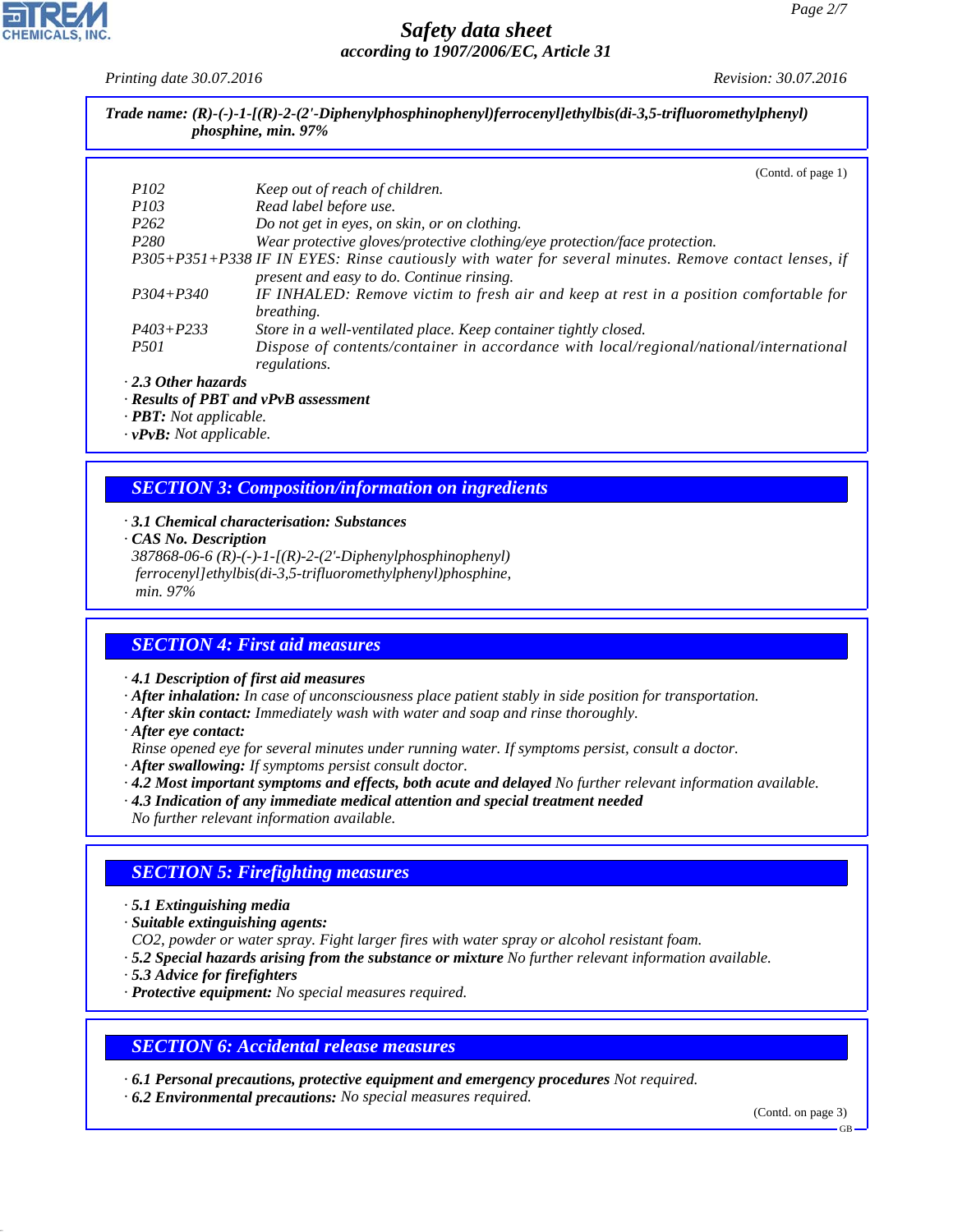*Printing date 30.07.2016 Revision: 30.07.2016*

*Trade name: (R)-(-)-1-[(R)-2-(2'-Diphenylphosphinophenyl)ferrocenyl]ethylbis(di-3,5-trifluoromethylphenyl) phosphine, min. 97%*

(Contd. of page 2)

- *· 6.3 Methods and material for containment and cleaning up: Dispose contaminated material as waste according to item 13. Ensure adequate ventilation.*
- *· 6.4 Reference to other sections See Section 7 for information on safe handling. See Section 8 for information on personal protection equipment. See Section 13 for disposal information.*

# *SECTION 7: Handling and storage*

- *· 7.1 Precautions for safe handling No special precautions are necessary if used correctly. · Information about fire - and explosion protection: No special measures required.*
- *· 7.2 Conditions for safe storage, including any incompatibilities*
- *· Storage:*
- *· Requirements to be met by storerooms and receptacles: No special requirements.*
- *· Information about storage in one common storage facility: Not required.*
- *· Further information about storage conditions: Keep container tightly sealed.*
- *· 7.3 Specific end use(s) No further relevant information available.*

#### *SECTION 8: Exposure controls/personal protection*

- *· Additional information about design of technical facilities: No further data; see item 7.*
- *· 8.1 Control parameters*
- *· Ingredients with limit values that require monitoring at the workplace: Not required.*
- *· Additional information: The lists valid during the making were used as basis.*
- *· 8.2 Exposure controls*
- *· Personal protective equipment:*
- *· General protective and hygienic measures: Keep away from foodstuffs, beverages and feed. Immediately remove all soiled and contaminated clothing Wash hands before breaks and at the end of work. Avoid contact with the eyes and skin.*

*· Respiratory protection:*

*In case of brief exposure or low pollution use respiratory filter device. In case of intensive or longer exposure use self-contained respiratory protective device.*

*· Protection of hands:*



\_S*Protective gloves*

*The glove material has to be impermeable and resistant to the product/ the substance/ the preparation. Due to missing tests no recommendation to the glove material can be given for the product/ the preparation/ the chemical mixture.*

*Selection of the glove material on consideration of the penetration times, rates of diffusion and the degradation · Material of gloves*

*The selection of the suitable gloves does not only depend on the material, but also on further marks of quality and varies from manufacturer to manufacturer.*

(Contd. on page 4)

GB

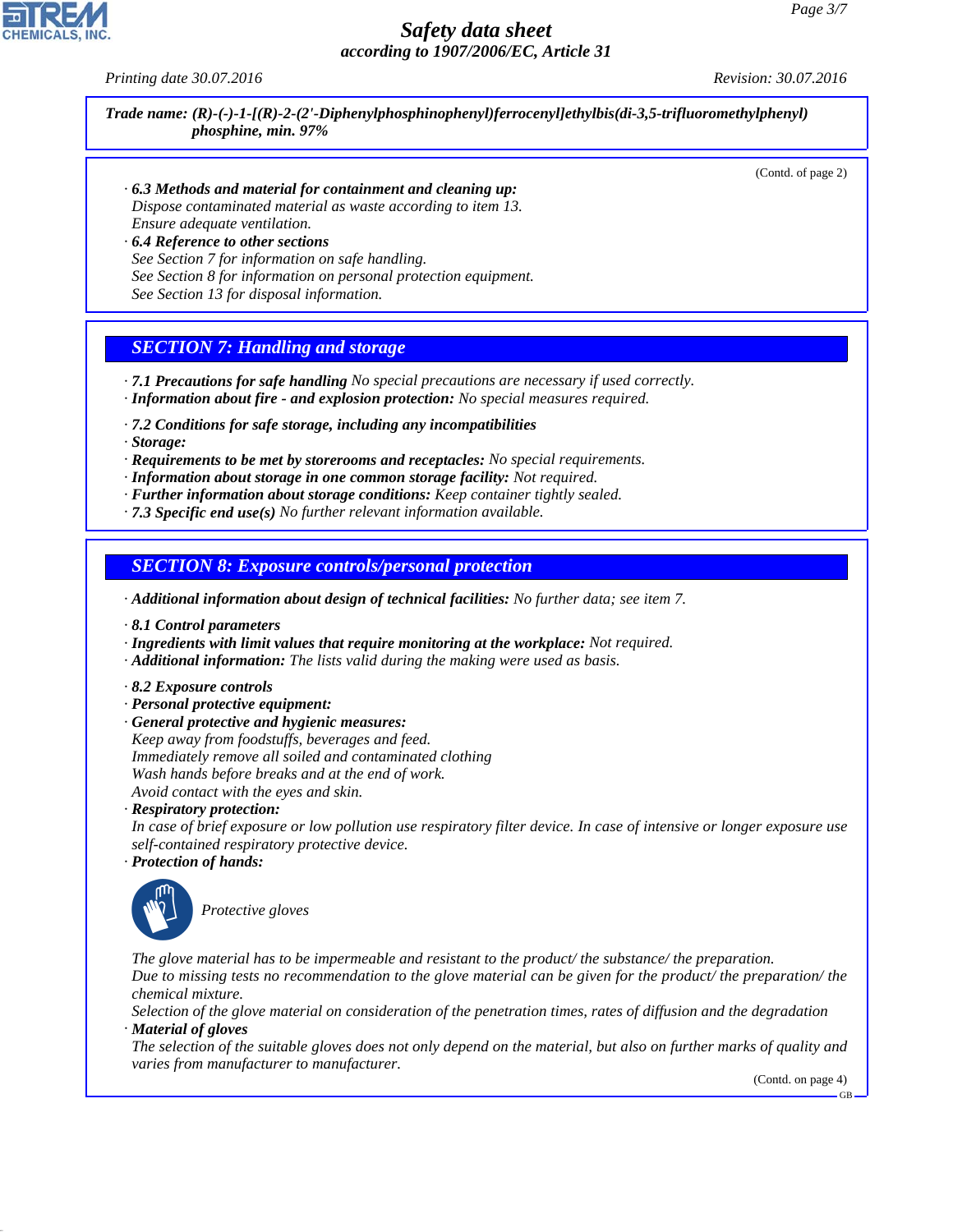|                                                             | (Contd. of page 3)                                                                                          |
|-------------------------------------------------------------|-------------------------------------------------------------------------------------------------------------|
| · Penetration time of glove material                        |                                                                                                             |
| observed.                                                   | The exact break through time has to be found out by the manufacturer of the protective gloves and has to be |
| $\cdot$ Eye protection:                                     |                                                                                                             |
|                                                             |                                                                                                             |
| Tightly sealed goggles                                      |                                                                                                             |
| · 9.1 Information on basic physical and chemical properties |                                                                                                             |
| <b>General Information</b>                                  |                                                                                                             |
| $\cdot$ Appearance:                                         |                                                                                                             |
| Form:                                                       | Powder                                                                                                      |
| Colour:                                                     | Orange                                                                                                      |
| $\cdot$ Odour:                                              | <i><b>Odourless</b></i>                                                                                     |
| · Odour threshold:                                          | Not determined.                                                                                             |
| $\cdot$ pH-value:                                           | Not applicable.                                                                                             |
| Change in condition                                         |                                                                                                             |
| <b>Melting point/Melting range:</b>                         | Undetermined.                                                                                               |
| <b>Boiling point/Boiling range:</b>                         | Undetermined.                                                                                               |
| · Flash point:                                              | Not applicable.                                                                                             |
| · Flammability (solid, gaseous):                            | Not determined.                                                                                             |
| · Ignition temperature:                                     |                                                                                                             |
| Decomposition temperature:                                  | Not determined.                                                                                             |
| · Self-igniting:                                            | Not determined.                                                                                             |
| · Danger of explosion:                                      | Product does not present an explosion hazard.                                                               |
| · Explosion limits:                                         |                                                                                                             |
| Lower:                                                      | Not determined.                                                                                             |
| <b>Upper:</b>                                               | Not determined.                                                                                             |
| · Vapour pressure:                                          | Not applicable.                                                                                             |
| $\cdot$ Density:                                            | Not determined.                                                                                             |
| · Relative density                                          | Not determined.                                                                                             |
| · Vapour density                                            | Not applicable.                                                                                             |
| $\cdot$ Evaporation rate                                    | Not applicable.                                                                                             |
| · Solubility in / Miscibility with                          |                                                                                                             |
| water:                                                      | Insoluble.                                                                                                  |
| · Partition coefficient (n-octanol/water): Not determined.  |                                                                                                             |
| · Viscosity:                                                |                                                                                                             |
| Dynamic:                                                    | Not applicable.                                                                                             |
| Kinematic:                                                  | Not applicable.                                                                                             |
| · Solvent content:                                          |                                                                                                             |
| Organic solvents:                                           | $0.0\%$                                                                                                     |
| $VOC$ (EC)                                                  | 0.00%                                                                                                       |
| Solids content:                                             | $100.0\ \%$                                                                                                 |



*Printing date 30.07.2016 Revision: 30.07.2016*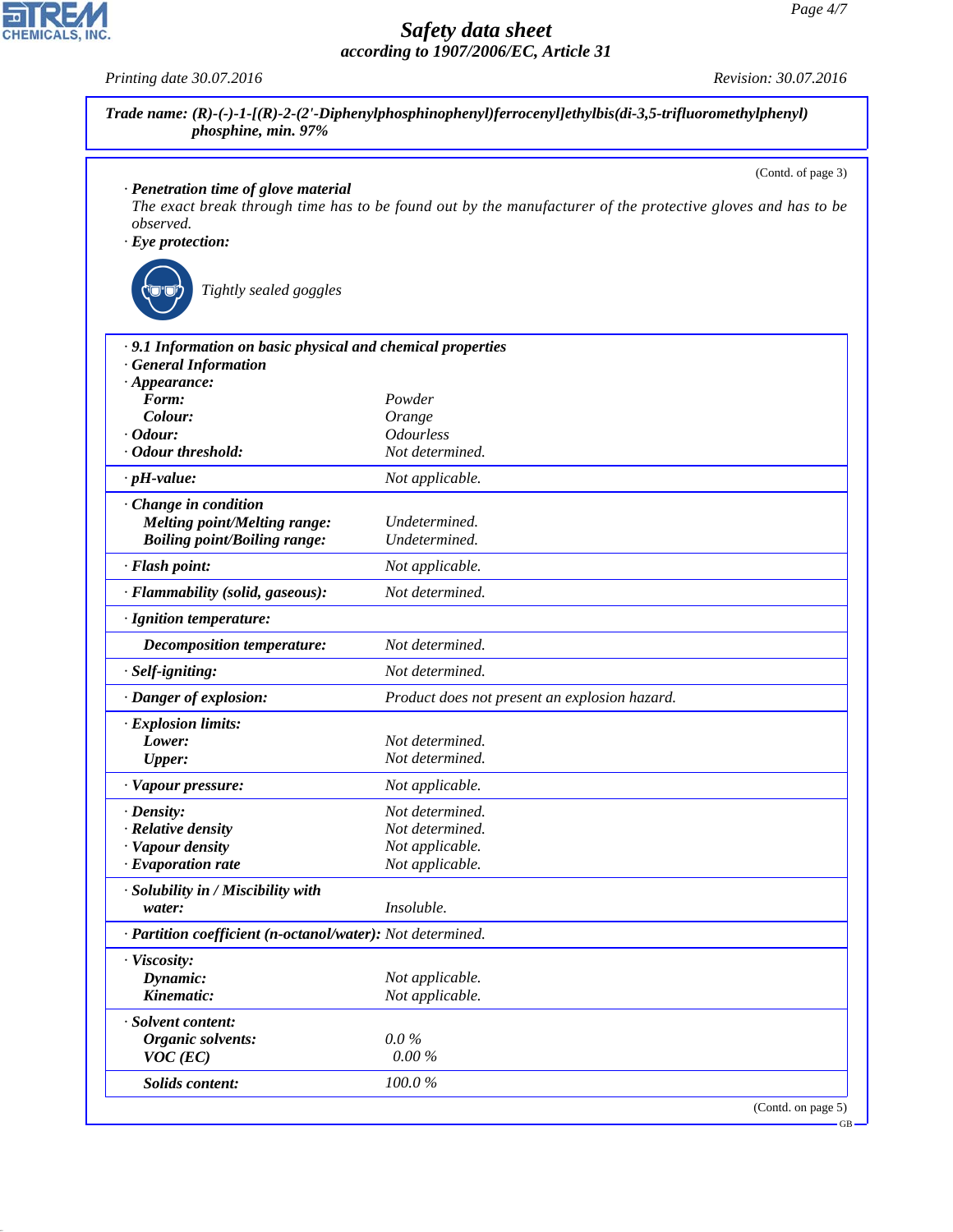*Printing date 30.07.2016 Revision: 30.07.2016*

(Contd. of page 4)

*Trade name: (R)-(-)-1-[(R)-2-(2'-Diphenylphosphinophenyl)ferrocenyl]ethylbis(di-3,5-trifluoromethylphenyl) phosphine, min. 97%*

*· 9.2 Other information No further relevant information available.*

## *SECTION 10: Stability and reactivity*

*· 10.1 Reactivity No further relevant information available.*

- *· 10.2 Chemical stability*
- *· Thermal decomposition / conditions to be avoided: No decomposition if used according to specifications.*
- *· 10.3 Possibility of hazardous reactions No dangerous reactions known.*
- *· 10.4 Conditions to avoid No further relevant information available.*
- *· 10.5 Incompatible materials: No further relevant information available.*
- *· 10.6 Hazardous decomposition products: No dangerous decomposition products known.*

#### *SECTION 11: Toxicological information*

*· 11.1 Information on toxicological effects*

- *· Acute toxicity Based on available data, the classification criteria are not met.*
- *· Primary irritant effect:*
- *· Skin corrosion/irritation Causes skin irritation.*
- *· Serious eye damage/irritation*
- *Causes serious eye irritation.*
- *· Respiratory or skin sensitisation Based on available data, the classification criteria are not met.*
- *· CMR effects (carcinogenity, mutagenicity and toxicity for reproduction)*
- *· Germ cell mutagenicity Based on available data, the classification criteria are not met.*
- *· Carcinogenicity Based on available data, the classification criteria are not met.*
- *· Reproductive toxicity Based on available data, the classification criteria are not met.*
- *· STOT-single exposure*
- *May cause respiratory irritation.*

*· STOT-repeated exposure Based on available data, the classification criteria are not met.*

*· Aspiration hazard Based on available data, the classification criteria are not met.*

#### *SECTION 12: Ecological information*

- *· 12.1 Toxicity*
- *· Aquatic toxicity: No further relevant information available.*
- *· 12.2 Persistence and degradability No further relevant information available.*
- *· 12.3 Bioaccumulative potential No further relevant information available.*
- *· 12.4 Mobility in soil No further relevant information available.*
- *· Additional ecological information:*
- *· General notes: Not known to be hazardous to water.*
- *· 12.5 Results of PBT and vPvB assessment*
- *· PBT: Not applicable.*
- *· vPvB: Not applicable.*
- *· 12.6 Other adverse effects No further relevant information available.*

(Contd. on page 6)

GB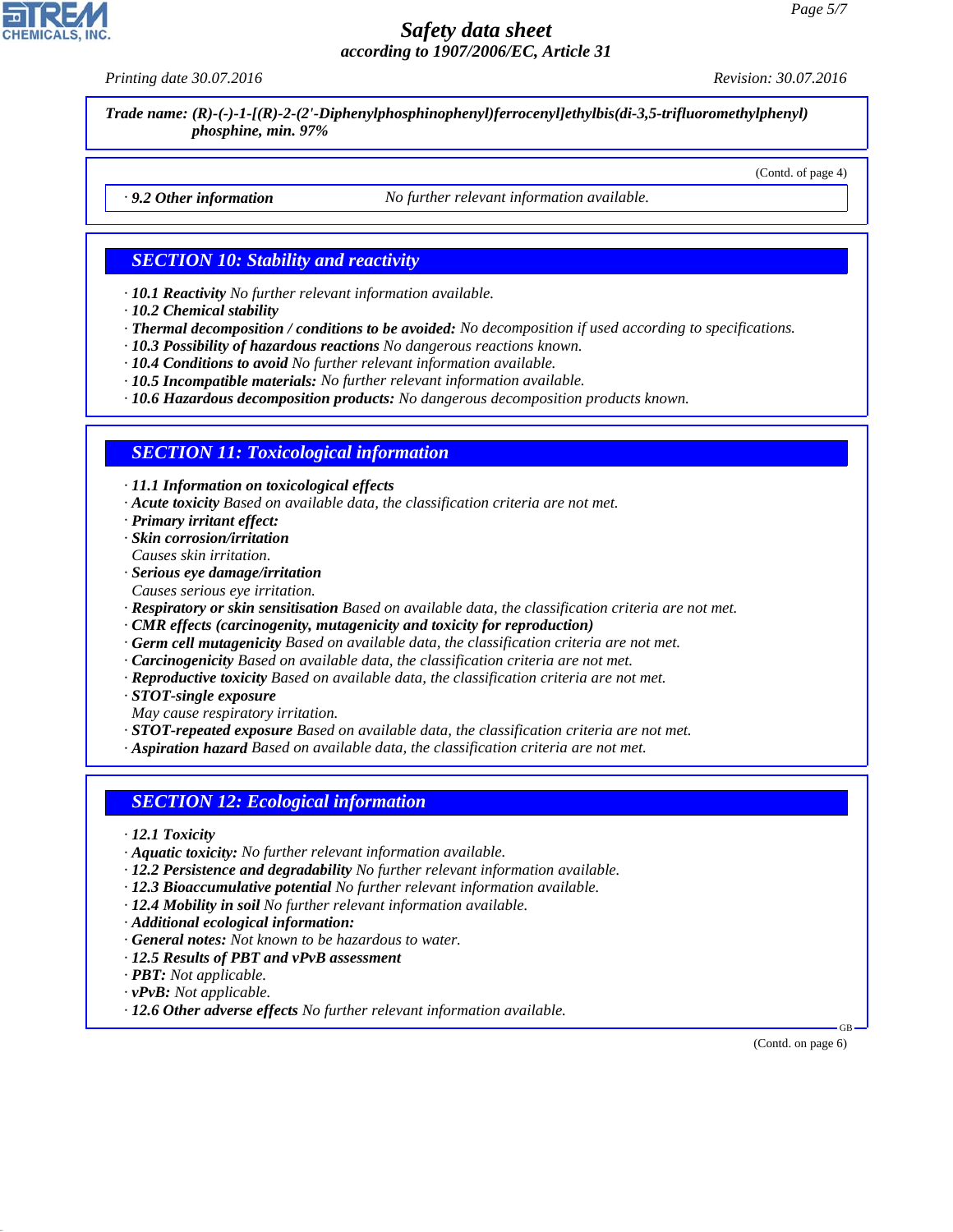*Printing date 30.07.2016 Revision: 30.07.2016*

*Trade name: (R)-(-)-1-[(R)-2-(2'-Diphenylphosphinophenyl)ferrocenyl]ethylbis(di-3,5-trifluoromethylphenyl) phosphine, min. 97%*

(Contd. of page 5)

#### *SECTION 13: Disposal considerations*

*· 13.1 Waste treatment methods*

*· Recommendation*

*Must not be disposed together with household garbage. Do not allow product to reach sewage system.*

*· Uncleaned packaging:*

*· Recommendation: Disposal must be made according to official regulations.*

| <b>SECTION 14: Transport information</b>                                                  |                 |
|-------------------------------------------------------------------------------------------|-----------------|
| $\cdot$ 14.1 UN-Number<br>· ADR, ADN, IMDG, IATA                                          | not regulated   |
| $\cdot$ 14.2 UN proper shipping name<br>· ADR, ADN, IMDG, IATA                            | not regulated   |
| $\cdot$ 14.3 Transport hazard class(es)                                                   |                 |
| · ADR, ADN, IMDG, IATA<br>· Class                                                         | not regulated   |
| $\cdot$ 14.4 Packing group<br>· ADR, IMDG, IATA                                           | not regulated   |
| · 14.5 Environmental hazards:<br>$\cdot$ Marine pollutant:                                | No              |
| $\cdot$ 14.6 Special precautions for user                                                 | Not applicable. |
| $\cdot$ 14.7 Transport in bulk according to Annex II of<br><b>Marpol and the IBC Code</b> | Not applicable. |
| · UN "Model Regulation":                                                                  | not regulated   |

## *SECTION 15: Regulatory information*

*· 15.1 Safety, health and environmental regulations/legislation specific for the substance or mixture*

*· Directive 2012/18/EU*

*· Named dangerous substances - ANNEX I Substance is not listed.*

*· 15.2 Chemical safety assessment: A Chemical Safety Assessment has not been carried out.*

# *SECTION 16: Other information*

*This information is based on our present knowledge. However, this shall not constitute a guarantee for any specific product features and shall not establish a legally valid contractual relationship.*

*· Department issuing MSDS: Technical Department.*

*· Contact: Technical Director*

*· Abbreviations and acronyms:*

*ADR: Accord européen sur le transport des marchandises dangereuses par Route (European Agreement concerning the International Carriage of Dangerous Goods by Road)*

*IMDG: International Maritime Code for Dangerous Goods*

*IATA: International Air Transport Association*

*GHS: Globally Harmonised System of Classification and Labelling of Chemicals*

(Contd. on page 7)

GB